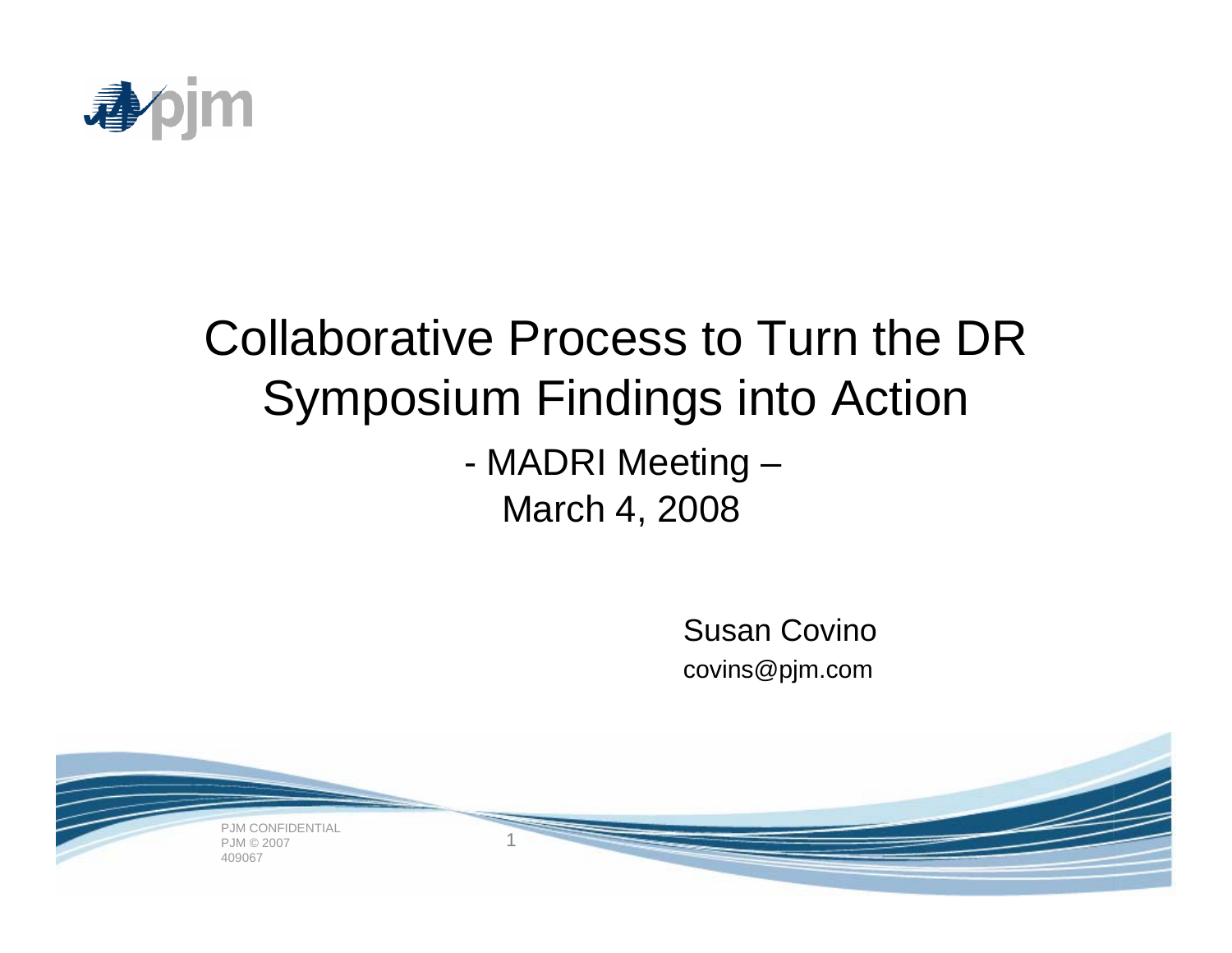

#### Nature of the Retail and Wholesale Environment

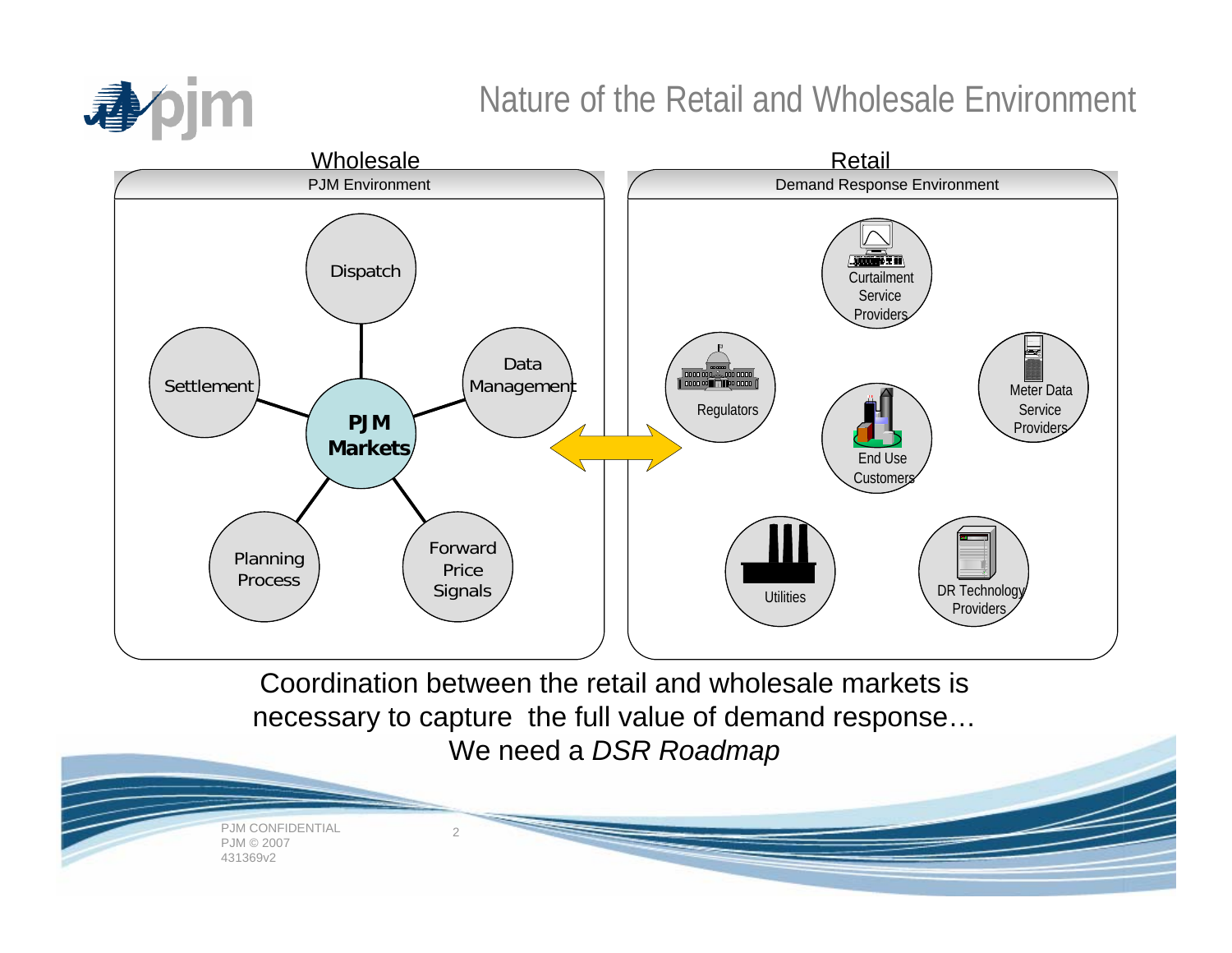

## Wholesale Market Opportunities



- 1. PJM receives curtailment data electronically and calculates CBL
- 2. Improvements to load response applications
- 3. Further integration of demand resources into core RTO processes

Key themes from the PJM Symposium on Demand Response and the MADRI/PJM Stakeholder processes

 PJM CONFIDENTIAL PJM © 2007431369v2

3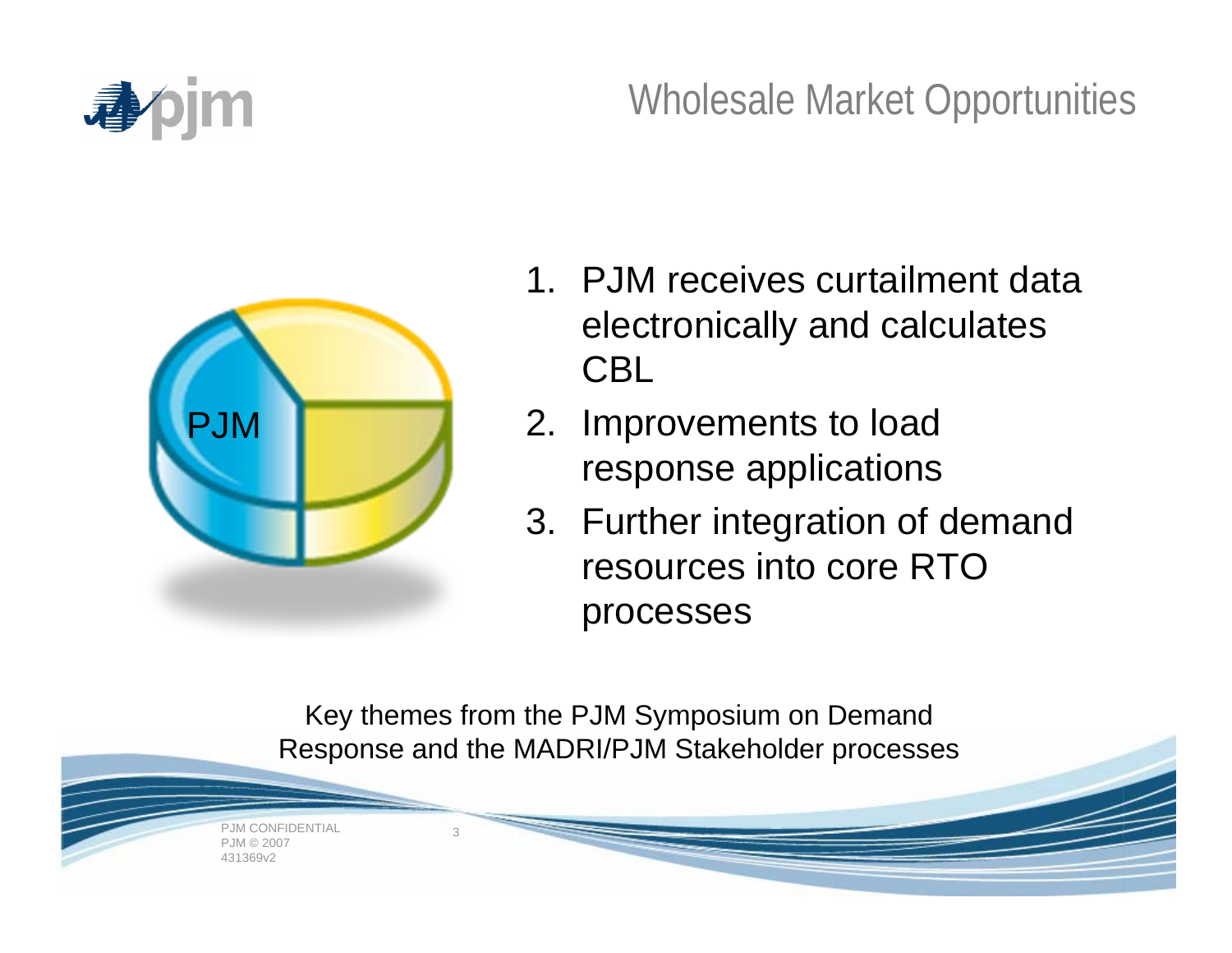



## Retail Market Opportunities

- 1. Retail rates that reflect wholesale pricing & provide customers with signals and real chance for savings
- 2. Expand consumer education on value of DR
- 3. Retail prices track wholesale prices and are communicated to customers in timely fashion for consumption decisions

Key themes from the PJM Symposium on Demand Response and the MADRI/PJM Stakeholder processes

 PJM CONFIDENTIAL PJM © 2007431369v2

4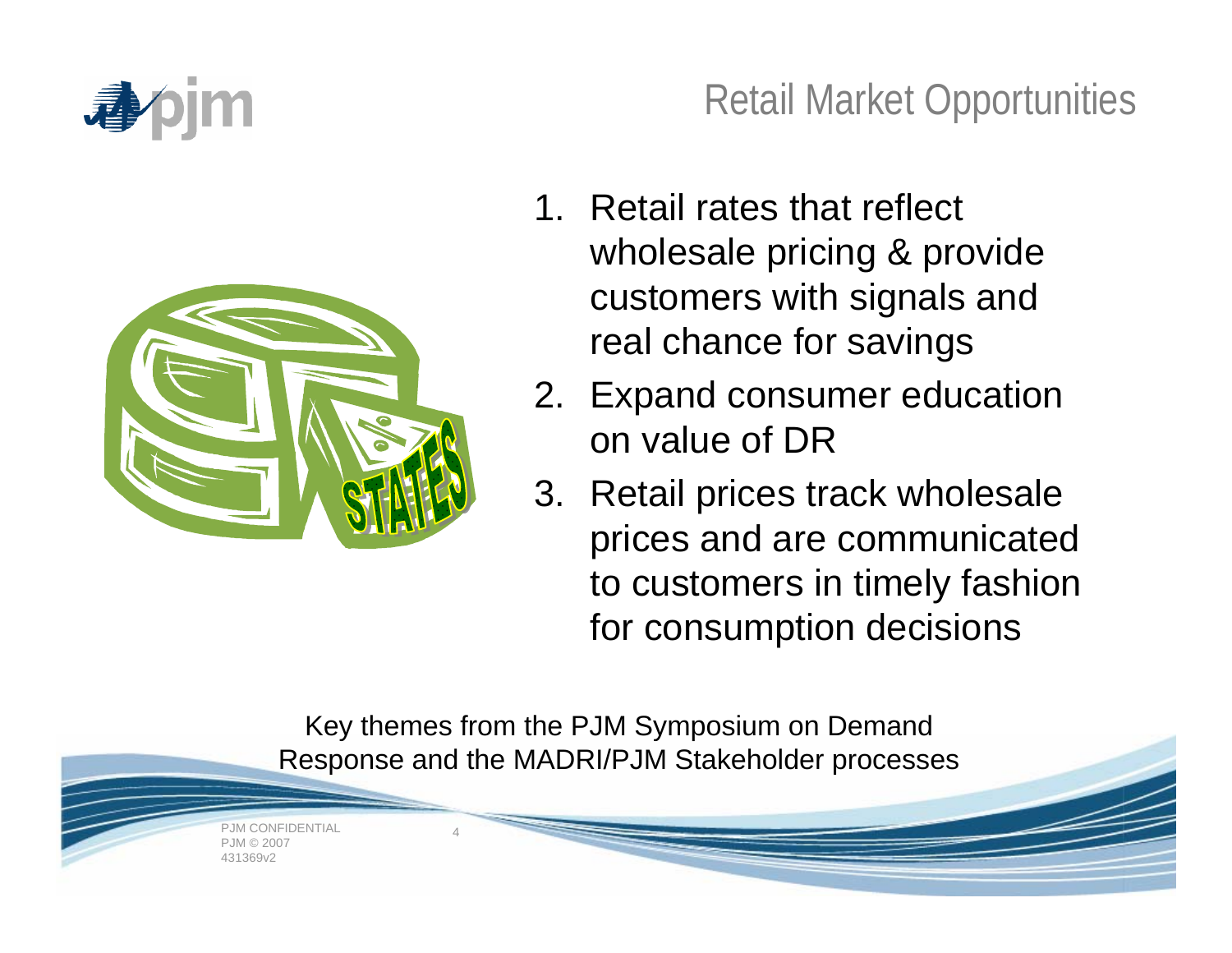



## Joint Retail / Wholesale Opportunities

- 1. Set Regional DR Goal (in MW, start with 3%)
- 2. Regional approach to standards, protocols, interoperability – for DR enabling technologies and AMI deployment
- 3. Leverage and expand existing programs that capture DR benefits

Key themes from the PJM Symposium on Demand Response and the MADRI/PJM Stakeholder processes

 PJM CONFIDENTIAL PJM © 2007431369v2

5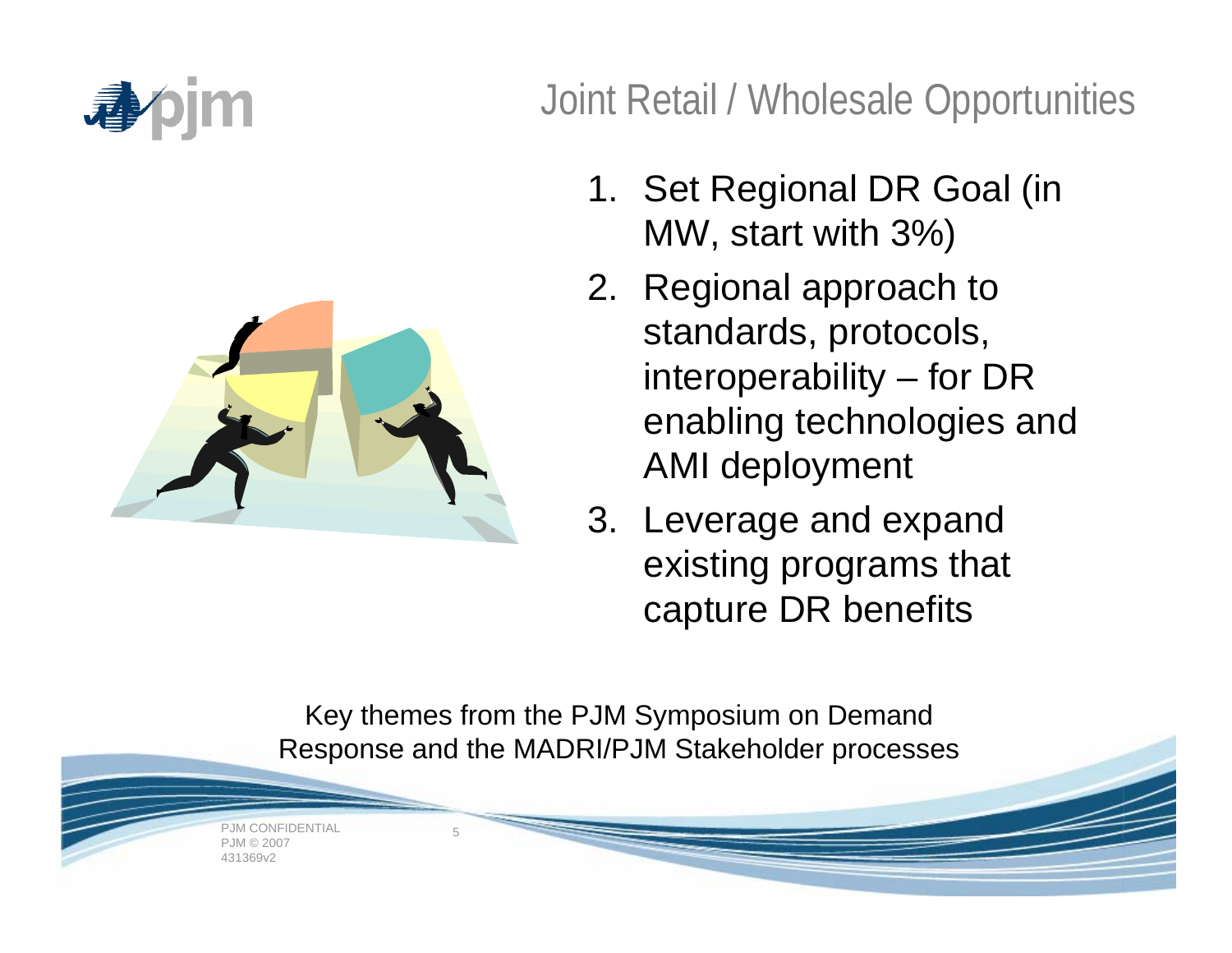

#### Demand Response Roadmap Timeline



• Complete demand response road map

(See whitepaper for greater detail)

- Implement short term road map items
- Field test technologies & customer acceptance
- Complete regulated stakeholder & rulemaking process

6

- Update road map
- Implement road map items
- Collect data to monitor results

 PJM CONFIDENTIAL PJM © 2007431369v2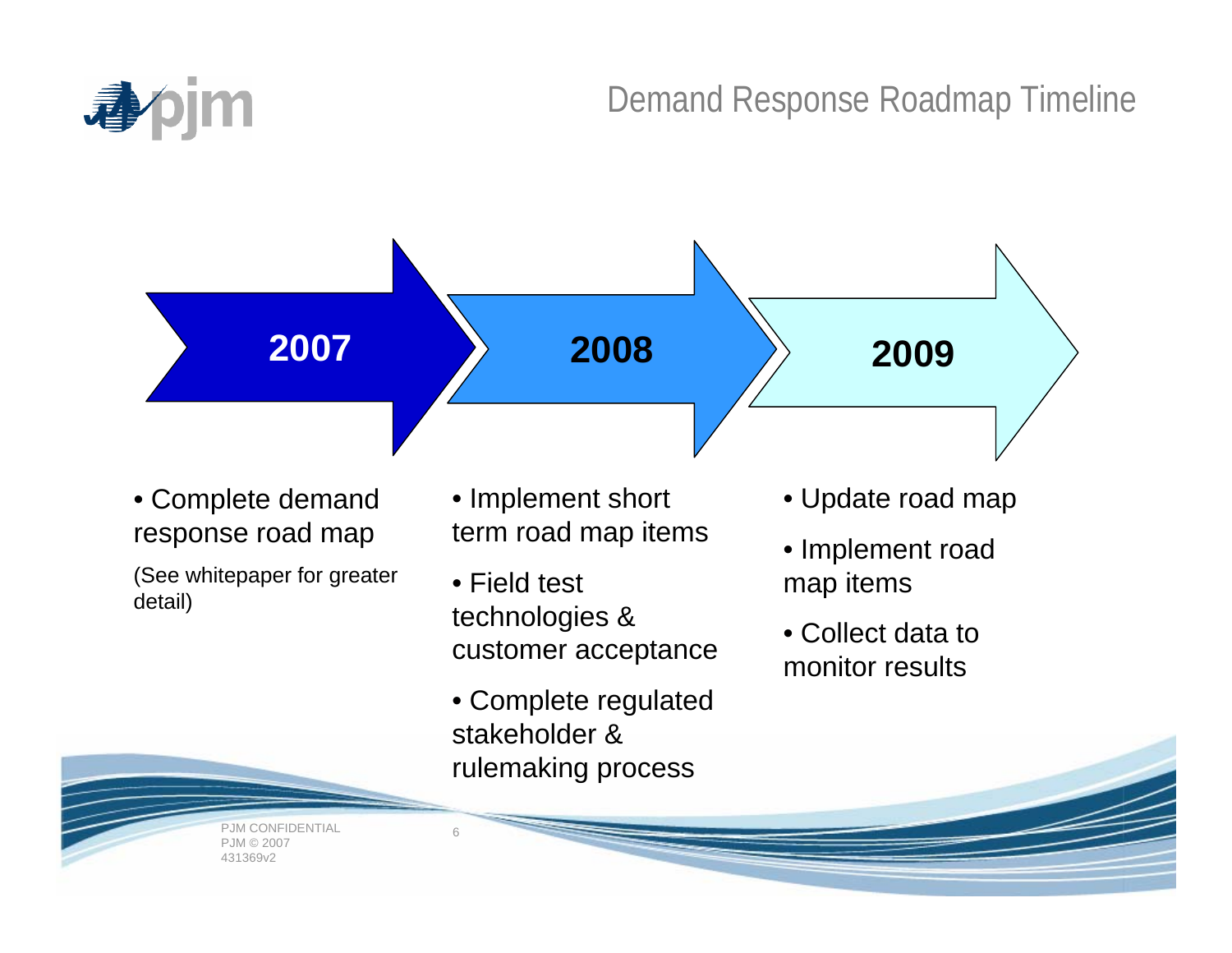

- Efficient communication of critical customer data without comprising customer privacy
	- Lack of transparency standardization for getting customer authorization
	- Data
		- Peak Load Contribution (PLC) value for ILR and DR
			- PJM requirement to complete calculation by January 1
			- Option to put PLC value in the notes section of the customer's bill
		- Loss Factor
		- G+T (retail rate)
		- EDC account number

7

 PJM CONFIDENTIAL PJM © 2007431369v2